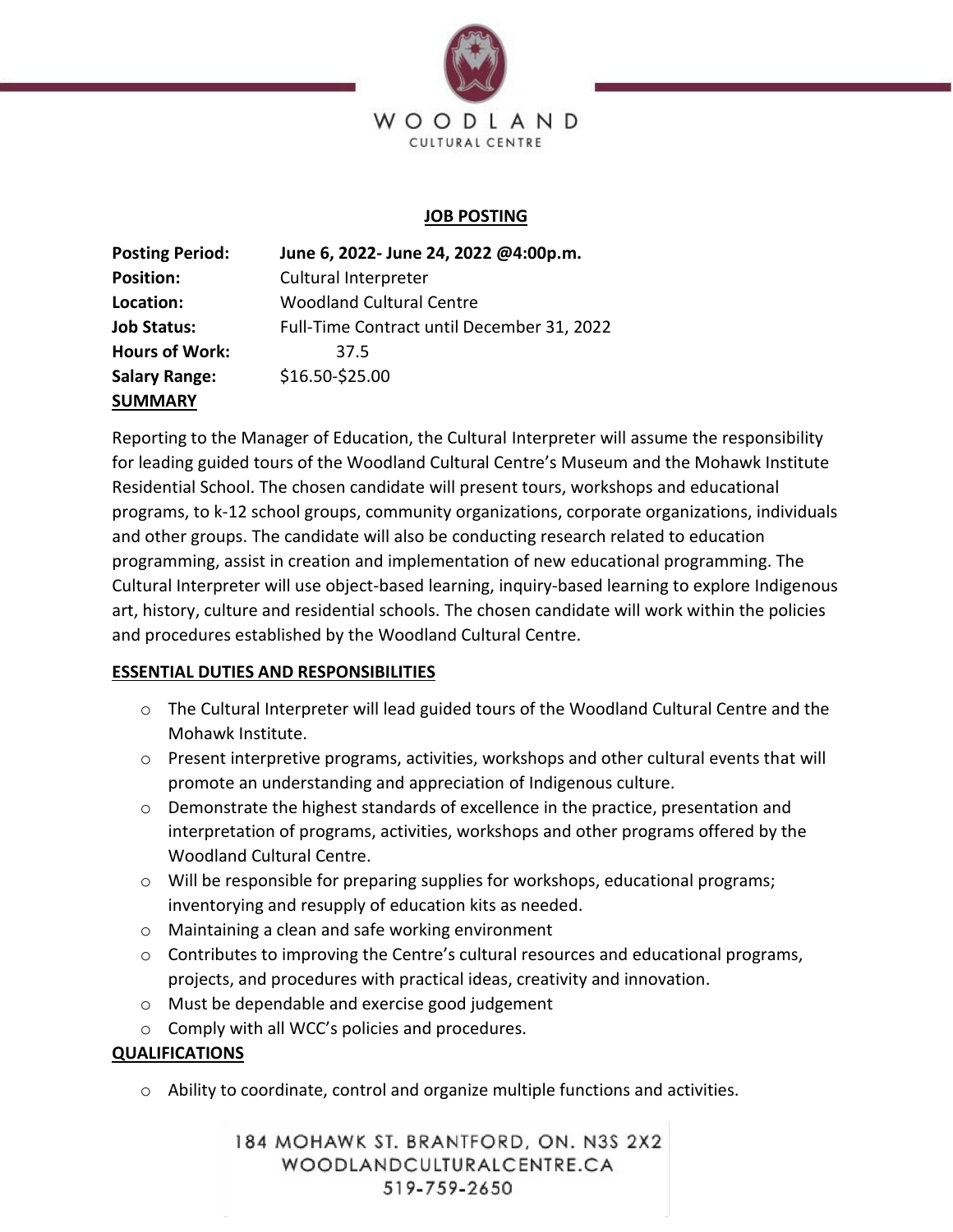

- o Strong communication, interpersonal and problem-solving abilities
- $\circ$  Time Management skills, the ability to establish priorities, meet deadlines efficiently and within stated timelines.
- o To work independently with minimal supervision and as part of a team, to accomplish the organization's goals and objectives.
- $\circ$  Must have pleasant, courteous, professional manner and interact positively with others.
- $\circ$  The ability to communicate clearly, effectively both verbally and in writing in order to collect, exchange, and provide information in an accurate and timely manner.
- o The ability to sit, stand and or walk for extended periods of time.
- o Have or willing to obtain a vulnerable sector check.

# **EDUCATION**

- $\circ$  Certification, diploma and/or degree in Museum Studies, Museum Education, Indigenous Studies, Indigenous Art History and/or related fields of study or minimum 2 years demonstrated work experience.
- o Have an understanding/knowledge of Indigenous/Haudenosaunee culture.

## **EXPERIENCE**

- o One to three years experience in a museum and/or educational setting.
- $\circ$  An understanding of the functions of a museum, its methodologies and practices.
- o Experience in the field of Interpretive theory; techniques such as object-based learning, inquiry-based learning, storytelling, demonstration and guided tours.
- o Knowledge of contemporary Indigenous art, history, culture and Residential schools.
- o Knowledge of Indigenous language is an asset; not a requirement.

## **IMPACT OF ERROR**

Error in judgement may lead to loss of credibility, poor public relations, public confidence and misinformation resulting in embarrassment and potential liability to the Woodland Cultural Centre.

## **CULTURE**

Woodland Cultural Centre serves to preserve and promote Indigenous history, art, language and culture.

## **EXTERNAL/INTERNAL RELATIONSHIP**

Community Members, Contractors, Government Agencies, Council Members, Woodland Cultural Centre Staff, Tourism Partners, Maintenance Contractors, Business Partners and Vendors

> 184 MOHAWK ST. BRANTFORD, ON. N3S 2X2 WOODLANDCULTURALCENTRE.CA 519-759-2650